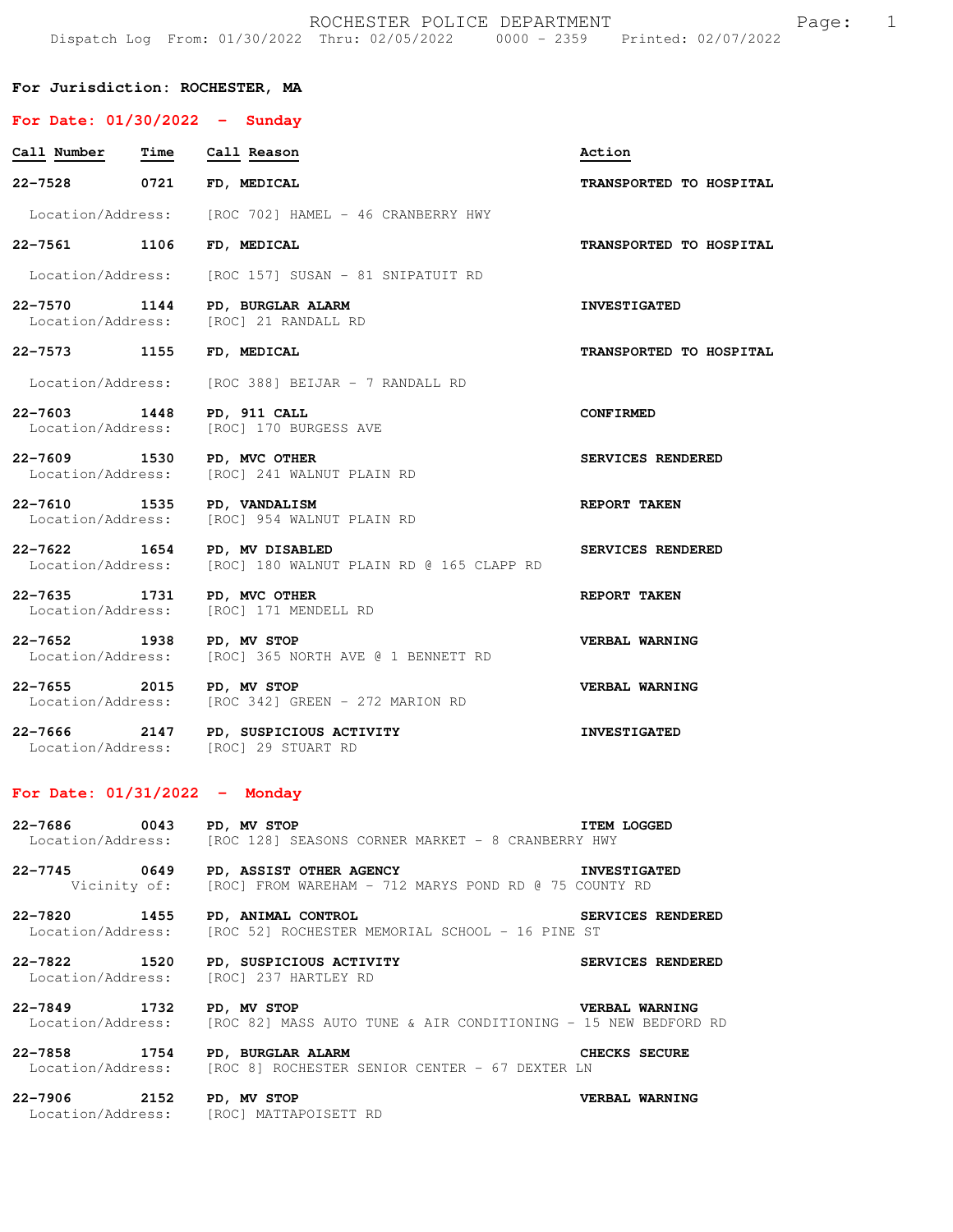|                                                 | ROCHESTER POLICE DEPARTMENT<br>Dispatch Log From: 01/30/2022 Thru: 02/05/2022 0000 - 2359 Printed: 02/07/2022              |                         | Page: | 2 |
|-------------------------------------------------|----------------------------------------------------------------------------------------------------------------------------|-------------------------|-------|---|
| 22-7915 2231 PD, MV STOP                        | Location/Address: [ROC] 420 MARYS POND RD @ 1 PERRYS LN                                                                    | VERBAL WARNING          |       |   |
| 22-7924 2305 PD, MV STOP                        | Location/Address: [ROC] 700 COUNTY RD @ 0 RTE 495 SOUTH                                                                    | <b>ARREST</b>           |       |   |
| For Date: $02/01/2022 - Tuesday$                |                                                                                                                            |                         |       |   |
|                                                 | 22-8004 0718 PD, ROAD HAZARD<br>Location/Address: [ROC 345] DIAS - 338 NORTH AVE                                           | <b>INVESTIGATED</b>     |       |   |
| 22-8013 0854 FD, MVC                            | Location/Address: [ROC 441] MESERVEY/WRIGHTINGTON - 333 HARTLEY RD                                                         | SERVICES RENDERED       |       |   |
| 22-8015 0859 PD, MVC OTHER<br>Location/Address: | [ROC] 566 NORTH AVE @ 661 NECK RD                                                                                          | SERVICES RENDERED       |       |   |
| 22-8022 0923 PD, VANDALISM                      | Location/Address: [ROC 251] PONTE - 45 PINE ST                                                                             | <b>ITEM LOGGED</b>      |       |   |
| 22-8032 1007 FD, MEDICAL                        |                                                                                                                            | TRANSPORTED TO HOSPITAL |       |   |
|                                                 | Location/Address: [ROC 8] ROCHESTER SENIOR CENTER - 67 DEXTER LN                                                           |                         |       |   |
|                                                 | 22-8055 1302 PD, ANIMAL CONTROL<br>Location/Address: [ROC] 267 VAUGHAN HILL RD                                             | <b>ITEM LOGGED</b>      |       |   |
| 22-8057 1321 FD, MEDICAL                        |                                                                                                                            | TRANSPORTED TO HOSPITAL |       |   |
|                                                 | Location/Address: [ROC] 33 ANDREW BURKE LN, ROCHESTER - 33 ANDREW BURKE LN                                                 |                         |       |   |
| 22-8074 1504<br>Location/Address:               | PD, LARCENY<br>[ROC 658] 12 NORTH AVE                                                                                      | SERVICES RENDERED       |       |   |
|                                                 | <b>CHECKS SECURE</b><br>22-8090 1700 PD, BURGLAR ALARM<br>Location/Address: [ROC 8] ROCHESTER SENIOR CENTER - 67 DEXTER LN |                         |       |   |
| 22-8092 1715 PD, MV STOP<br>Location/Address:   | [ROC] 0 MARYS POND RD @ 9 MARION RD                                                                                        | VERBAL WARNING          |       |   |
| 1817<br>22-8102                                 | FD, MVC<br>Location/Address: [ROC] 547 MARYS POND RD                                                                       | <b>INVESTIGATED</b>     |       |   |
| 22-8114 1858 PD, MV STOP                        | Location/Address: [ROC] NEW BEDFORD RD                                                                                     | VERBAL WARNING          |       |   |
| 22-8115 1906 PD, MV STOP                        | Location/Address: [ROC] 0 MARYS POND RD @ 9 MARION RD                                                                      | VERBAL WARNING          |       |   |
| 22-8141 2152 PD, MV STOP                        | Location/Address: [ROC] 173 PINE ST @ 319 SNIPATUIT RD                                                                     | <b>VERBAL WARNING</b>   |       |   |
| For Date: $02/02/2022 -$ Wednesday              |                                                                                                                            |                         |       |   |
| 22-8247 0214 PD, MV STOP                        | Location/Address: [ROC] 180 WALNUT PLAIN RD @ 165 CLAPP RD                                                                 | VERBAL WARNING          |       |   |
|                                                 | 22-8281 0638 PD, RADAR TRAFFIC PATROL 1NVESTIGATED<br>Location/Address: [ROC 108] PLUMB CORNER PLAZA - 565 ROUNSEVILLE RD  |                         |       |   |
|                                                 | 22-8290 0833 PD, BURGLAR ALARM<br>Location/Address: [ROC] 34 MENDELL RD                                                    | <b>INVESTIGATED</b>     |       |   |
|                                                 | 22-8294 0855 PD, ASSIST OTHER AGENCY<br>Location/Address: [ROC 722] 212 HARTLEY RD @ 400 VAUGHAN HILL RD                   | <b>ITEM LOGGED</b>      |       |   |
|                                                 | 22-8296 0904 PD, GENERAL SERVICES<br>Location/Address: [ROC] 631 COUNTY RD                                                 | SERVICES RENDERED       |       |   |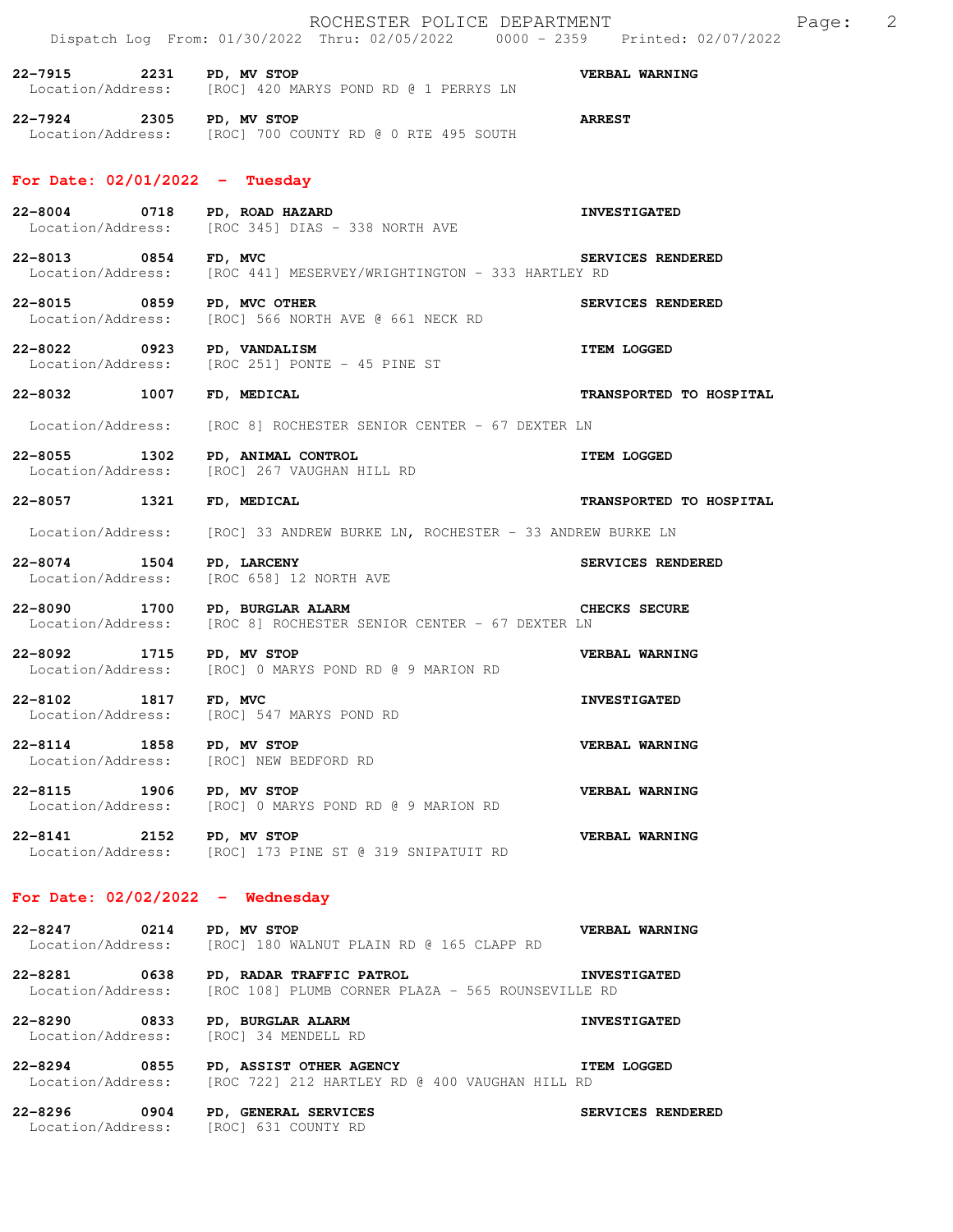**22-8317 1126 PD, HOLDUP ALARM INVESTIGATED**<br>Location/Address: [ROC 84] FRIENDS MARKETPLACE - 565 ROUNSEVILLE RD [ROC 84] FRIENDS MARKETPLACE - 565 ROUNSEVILLE RD

**22-8336 1420 FD, MEDICAL INVESTIGATED**  Location/Address: [ROC] 457 NORTH AVE, ROCHESTER - 457 NORTH AVE

**22-8358 1559 PD, BURGLAR ALARM INVESTIGATED**<br>Location/Address: [ROC 8] ROCHESTER SENIOR CENTER - 67 DEXTER LN [ROC 8] ROCHESTER SENIOR CENTER - 67 DEXTER LN

**22-8367 1701 PD, LARCENY SERVICES RENDERED**  Location/Address: [ROC] 150 FEATHERBED LN

**22-8409 2120 PD, MV STOP VERBAL WARNING**  Location/Address: [ROC] BY THE BALLFIELD - MARYS POND RD

## **For Date: 02/03/2022 - Thursday**

**22-8528 0356 FD, FIRE ALARM SERVICES RENDERED**  Location/Address: [ROC] 7 PARADISE LN

**22-8540 0659 FD, MVC INVESTIGATED**  Location/Address: [ROC] 137 HIGH ST

**22-8545 0721 PD, 911 CALL CONFIRMED**  Location/Address: [ROC 42] OLD COLONY REGIONAL VOCATIONAL HIGH SCHOOL - 476 NORTH AVE

**22-8581 1042 PD, ASSIST OTHER AGENCY SERVICES RENDERED**  Location/Address: [ROC 1] ROCHESTER POLICE STATION - 29 DEXTER LN

**22-8594 1232 FD, MEDICAL TRANSPORTED TO HOSPITAL** 

Location/Address: [ROC] 428 MARYS POND RD, ROCHESTER - 428 MARYS POND RD

**22-8597 1331 PD, 911 CALL CONFIRMED**  Location/Address: [ROC 397] DUVAL - 188 BRALEY HILL RD

**22-8610 1543 PD, SUSPICIOUS ACTIVITY TOWED**  Location/Address: [ROC] PAULINES WAY

**22-8612 1552** PD, BURGLAR ALARM **ITEM LOGGED** Location/Address: [ROC 8] ROCHESTER SENIOR CENTER - 67 DEXTER LN

**22-8623 1649 PD, 911 TRANSFER CALL 17EM LOGGED** Location/Address: [ROC] RTE 495 NB S EXIT 2 [ROC] RTE 495 NB S EXIT 2

**22-8627 1708 PD, WELL BEING CHECK ITEM LOGGED** Location/Address: [ROC 42] OLD COLONY REGIONAL VOCATIONAL HIGH SCHOOL - 476 NORTH AVE

**22-8653 1855 PD, MV STOP VERBAL WARNING**  Location/Address: [ROC] 2 CRANBERRY HWY @ 587 COUNTY RD

**22-8659 2007 PD, SUSPICIOUS ACTIVITY ITEM LOGGED**  Location/Address: [ROC 336] YOUNG/JACQUES - 19 BOXTURTLE DR

**22-8660** 2013 PD, BURGLAR ALARM **ITEM LOGGED** Location/Address: [ROC 52] ROCHESTER MEMORIAL SCHOOL - 16 PINE ST

**22-8663 2029 PD, 911 CALL ITEM LOGGED**  Location/Address: [ROC] 176 HIGH ST

**22-8701 2345 PD, SUSPICIOUS ACTIVITY INVESTIGATED** Location/Address: [ROC 128] SEASONS CORNER MARKET - 8 CRANBERRY HWY [ROC 128] SEASONS CORNER MARKET - 8 CRANBERRY HWY

## **For Date: 02/04/2022 - Friday**

**22-8791 0728 FD, MEDICAL TRANSPORTED TO HOSPITAL**